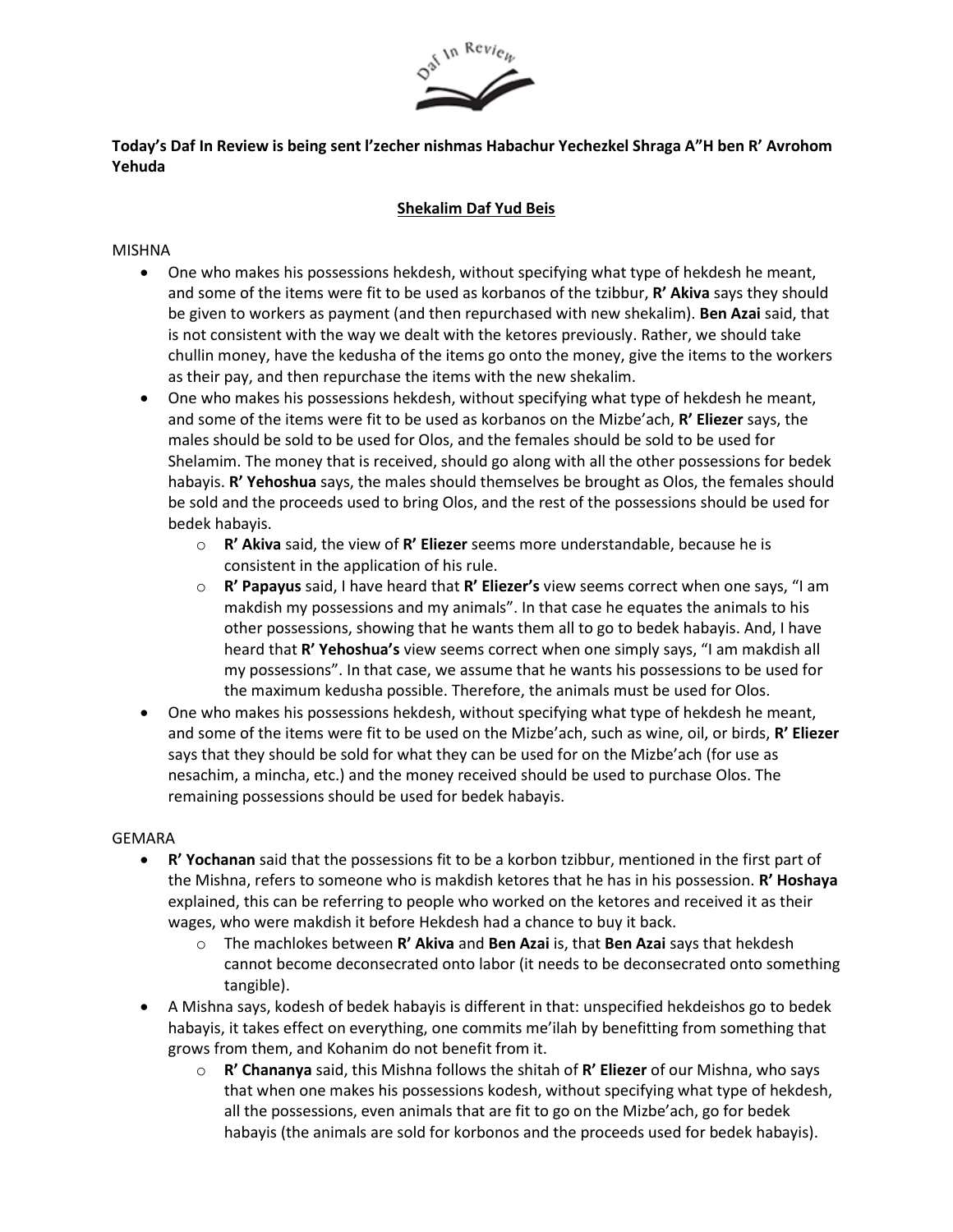- **R' Ze'irah** says, **R' Eliezer and R' Yehoshua** in our Mishna only argue when one is makdish all his possessions. However, if one is makdish only his animals, even **R' Eliezer** would agree that the animals become hekdesh for the Mizbe'ach.
	- o **R' Ba** says, they only argue when one is makdish only his animals. However, if one is makdish all his possessions, all would agree that it becomes hekdesh for bedek habayis.
		- **Q:** Since animals are fit for the Mizbe'ach, how can we say that if a person is makdish only his animals it would go for bedek habayis!? **A:** The fact that he did not specify is the equivalent of him saying that it should go for the bedek habayis.
	- o **R' Yochanan** says, the machlokes is in the case where one is makdish all his possessions *and* where one is makdish only his animals.
- **R' Yochanan** said, if animals without a mum, belonging to bedek habayis, are redeemed, they become fully chullin.
	- $\circ$  A proof can be brought from a Mishna which says that an animal which had a mum before being made hekdesh (and therefore only has monetary kedusha) and is then redeemed, it becomes fully chullin. Bedek habayis, which also only has monetary kedusha, should therefore also become fully chullin when redeemed.
		- R' Chizkiya in the name of R' Chisda said, it could be that bedek habayis are only similar to that case once they get a mum, not before that. **R' Yosa** said, that this is actually the way it is taught in a Mishna.
	- o **R' Chizkiya in the name of R' Yosa** said, it must be that the animals of bedek habayis, even without a mum, becomes fully chullin when redeemed. If we do not say so, how can kedushas Mizbe'ach take hold on the animal that still has kedushas bedek habayis!?
		- It may be that as soon as the animal of bedek habayis is redeemed, the **Rabanan** instituted that a level of kedushas Mizbe'ach takes hold on the animal (prohibiting work and shearing), and doesn't allow it to become fully chullin.
- A Braisa says, if one designates a female animal for an Olah, Pesach, or Asham, it gets "kedushas haguf" and an act of Temurah done to the animal will take effect. **R' Shimon** says, Temura will only take effect for a female designated as an Olah, but not for a female designated as a Pesach or an Asham. **R' Shimon ben Yehuda said in the name of R' Shimon**, in any of the cases, Temurah will not take effect.
	- o **R' Yochanan** said, the reason for **R' Shimon** is that we find a female bird is valid as an Olah, and therefore a female animal designated as an Olah gets kedushas haguf.
	- o **R' Yochanan** said, the reason of **R' Shimon ben Yehuda** is, because he says as follows: if an animal is of the right type (e.g. an Asham that is a male) but is of the wrong age, it does not get kedushas haguf, so surely an animal of the wrong type (e.g. a female when the korbon must be a male) does not get kedushas haguf.
	- o **R' Yochanan** said, just as **R' Yehoshua** of our Mishna holds that a female designated for an Olah does not get kedushas haguf (because if it did, it could not simply be sold for a Shelamim before it got a mum), **R' Shimon ben Yehuda in the name of R' Shimon** says this as well.

The Braisa continues, **Rebbi** said, I don't agree with **R' Shimon** in regard to a Pesach, because the leftover Pesach gets the status of a Shelamim, and since a female can be brought as a Shelamim, it should get kedushas haguf even as a Pesach.

- o **Q:** He should also disagree with **R' Shimon** regarding an Asham, since the leftover Asham is brought as an Olah, and a female brought as an Olah gets kedushas haguf, because a female bird may be brought as an Olah!? **A: R' Avin** explained, the actual Pesach animal itself may be brought as a Shelamim, but the actual Asham animal is not brought as an Olah (it is allowed to get a mum and sold, with its proceeds used for an Olah). That is why they are different.
- o The point of the machlokes is, that **R' Shimon** says, when a person designates a female as a Pesach, he does not do so with intent for kedushas haguf. **Rebbi** says that he does.